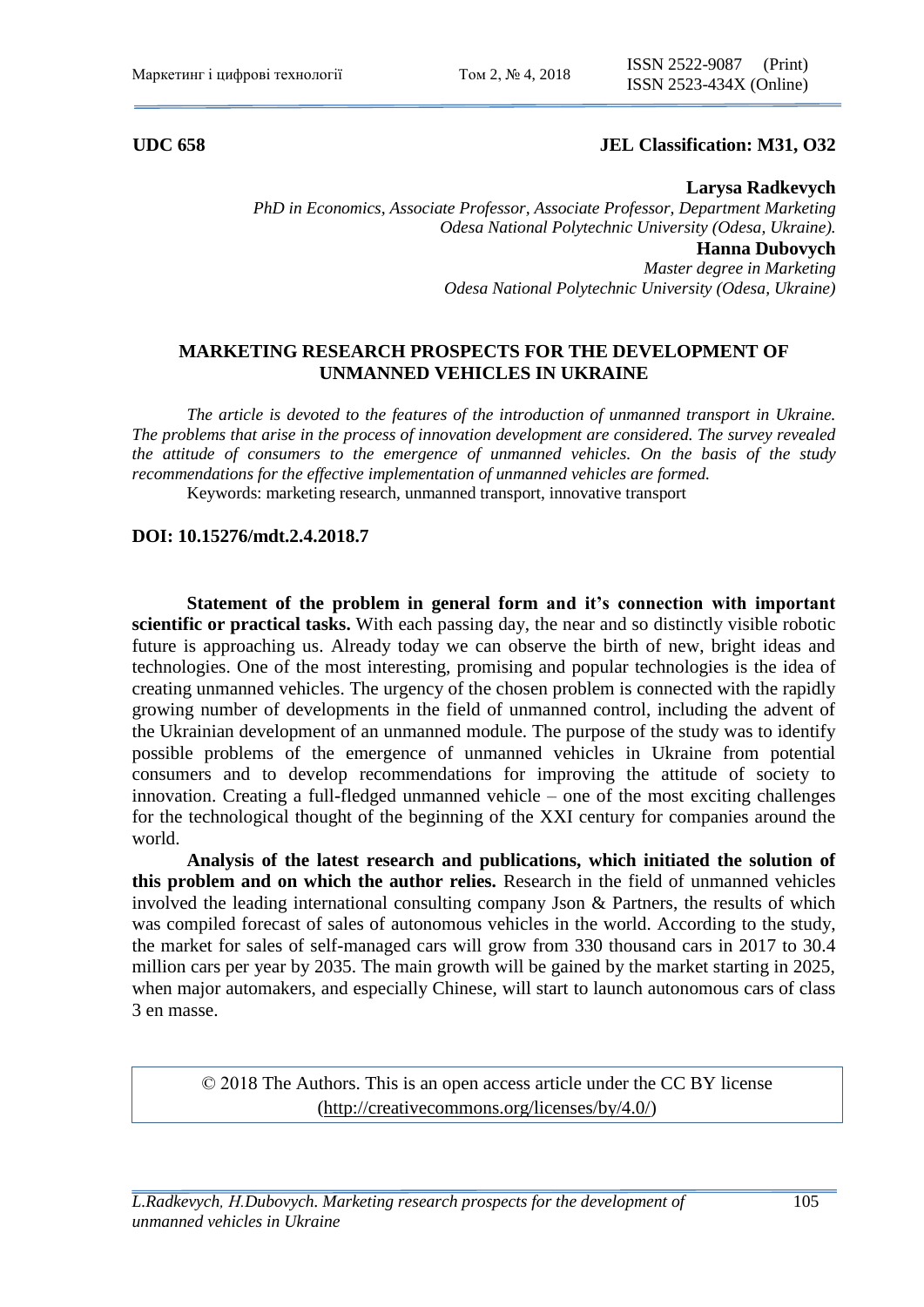Also, research in this area was carried out by an international network of companies offering professional consulting and auditing services – PricewaterhouseCoopers (PwC). According to analysts PwC, the first unmanned vehicles should appear on the roads in 2021. However, they will require some driver intervention in certain situations. A complete transition of vehicles to the highest level of autonomy will occur in another 10 years.

**Highlighting the previously unresolved parts of the general problem to which the article is devoted.** The study revealed the readiness of the population to the emergence of autonomous transport in Ukraine and the main problems hindering the introduction of innovation.

**Formulation of the purpose of the article (statement of the problem).** The purpose of the study is to identify possible problems of the emergence of unmanned vehicles in Ukraine from potential consumers and to develop recommendations for improving society's attitude towards innovation.

Based on the purpose of the work, we have compiled the main objectives of the study:

– To investigate the state of the world and Ukrainian unmanned vehicle market.

– To determine the level of public confidence in autonomous transport.

– To identify the main problems and prospects for the implementation of innovation.

– To determine what criteria affect the attitude to innovation.

– Investigate the attitude of the population towards Ukrainian developments.

– To make recommendations regarding the changes that are necessary for the introduction of technology in Ukraine.

**Statement of the main material of the research with full justification of the scientific results obtained.**

To accommodate the full range of possibilities, SAE (Automotive Engineers' Community) has developed a system for classifying automobile automation [4]. It consists of 6 levels, starting with zero, where the driver completely controls the process of movement, and ending with the fifth, where the car does everything himself in any circumstances:

Level 0: lack of control over the machine, but there may be a notification system

Level 1: the driver must be ready to take control at any time. The following automated systems may be present: cruise control (ACC, Adaptive Cruise Control), automatic parking system, and lane Keeping Assistance warning system (LKA, Type 2).

Level 2: the driver must respond if the system could not cope on its own. The system controls acceleration, braking and taxiing. The system may be disabled.

Level 3: the driver may not control the car on roads with "predictable" traffic (for example, autobahns), but be ready to take control.

4th level: similar to the 3rd level, but no longer requires the attention of the driver.

Level 5: the person does not require any action other than starting the system and specifying the destination. An automated system can reach any destination, unless otherwise prohibited by law.

Despite the childish age of the UAV market, it is already possible to carry out segmentation on it. There are four main groups.

1. Financial and marketing players. They sell "show." The statements of the developers of this group are significantly ahead of the real state of affairs. Among them are Google, Tesla, Apple. Companies in this group can also be called optimists. They come to an unusual market for themselves, having neither the practice of selling cars, nor a deep understanding of its features, and are trying to form new rules. Therefore, it is a group of companies rather risk-averse.

2. Practice companies. These are well-known automakers (Mercedes, Renault-Nissan and others), developers of Tier-1, Tier-2 components (Valeo, Bosch, ZF TRW, Continental)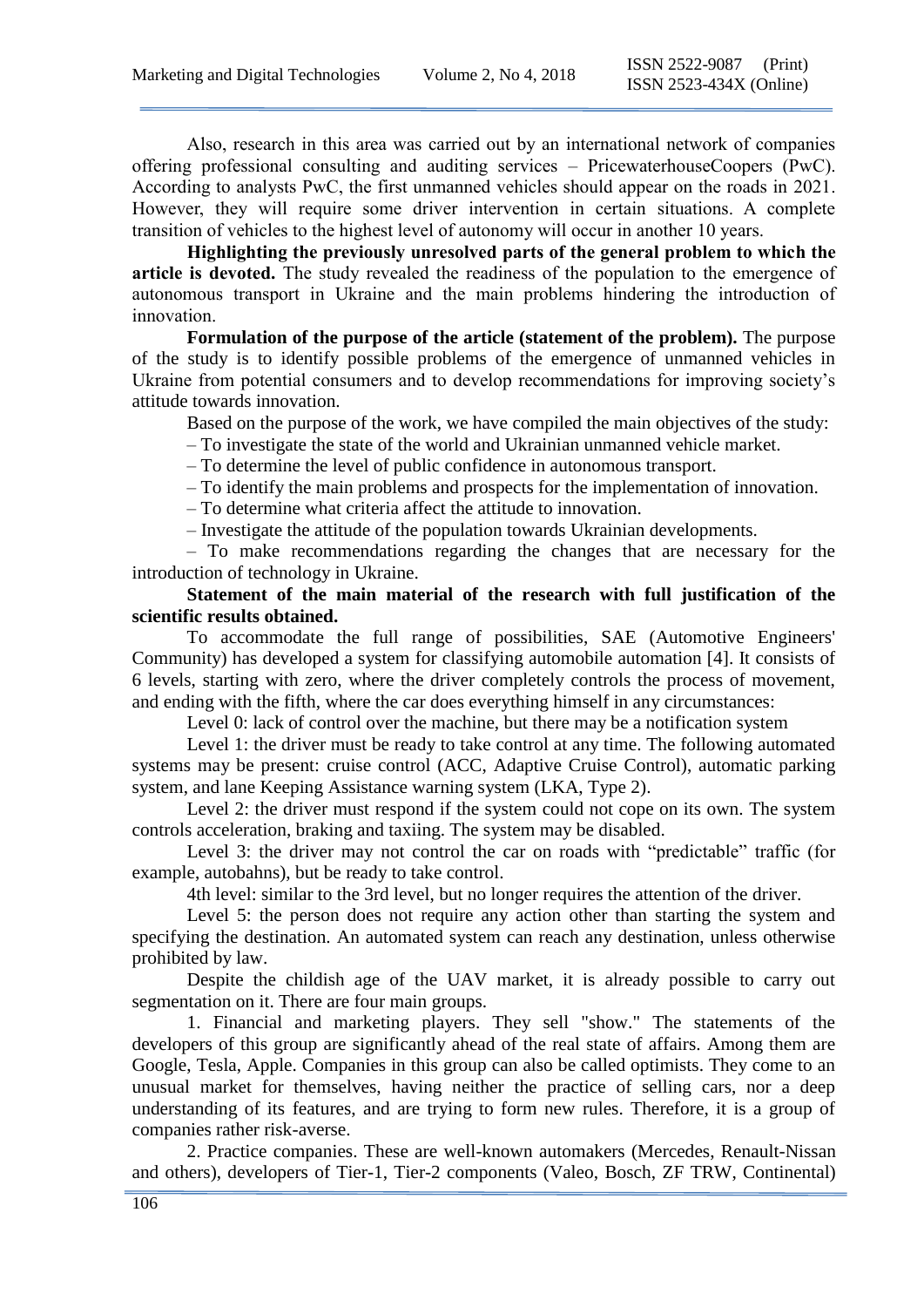and other companies that are already actively selling ready-made solutions in print runs that count seven or even eight. zeros. The goal of this group of players is to create the safest possible solution. The speed of implementation of the product for them is secondary. They declare only the real functions of their systems, understanding all their responsibility for security.

3. Service Providers. These are commercial fleets of vehicles or fleets (taxis, cargo carriers, logistics, etc.), as well as all sorts of social services (disabled people, etc.). Among them – Uber, Lyft, Sidecar and others. A distinctive feature of the companies in this group is specialization in a fairly narrow and does not require serious software mathematics in combination with already existing hardware devices.

4. Suppliers of individual solutions for unmanned vehicles. It can be either a boxed product (Mobileye offers such solutions), or hardware solutions, or complex intellectual complexes. The Intel and Mobileye deal confirms the strong position of this group [5].

Geographically, the market is segmented in North America, Europe, Asia Pacific and the rest of the world.

Currently, many companies are developing their products for the mainstream market, including General Motors, Volkswagen, Audi, BMW, Volvo, Nissan, Google, Cognitive Technologies and others.

These developments include Google autonomous cars, MIG robots (Made in Germany), AKTIV, VisLab car from Braunschweig, named Leonie, as well as the project of KAMAZ PJSC and Cognitive Technologies to create an unmanned vehicle by 2025 [6].

One of the most advanced companies in the field of autopilot can be called Tesla (USA). She already sells electric cars Model S and Model X with such a function. During the trip, the system recognizes hundreds of elements: road markings and signs, traffic lights, pedestrians and other cars, and even background blurred while driving.

In 2016, in Zaporizhia showed the first domestic autopilot Lanos. The development of the autopilot module Pilot Drive engaged Zaporozhye company Infocom Ltd. According to the developers, the autopilot recognizes the road markings, its width and is able to navigate off-road conditions. In particular, auto sensors cover 360 degrees, which eliminates the occurrence of blind spots.

In addition, in the drone installed sensory systems that are protected from rain and fog, which recognize road signs, pedestrians and even animals that can run onto the road. As they say in Infocom, the car's reaction to an obstacle is instantaneous - the analysis and decisionmaking system works in a fraction of seconds.

With its decision, Infocom plans to enter the international market. However, first of all, the company seeks to develop unmanned infrastructure in Ukraine and is preparing to come up with a proposal to the government to assist in the development of unmanned technologies in the country. Actually, for the development of this very infrastructure in Infocom they came up with the concept of smart roads or Smart Roads. Her vocation is to contribute to improving the safety of movement of autopilot vehicles and the development of road infrastructure in general.

To solve the research problems, a questionnaire was developed:

Questionnaire "Marketing research of the prospects of unmanned vehicle operation in Ukraine"

1. Do you have a driver's license?

– Yes

– Not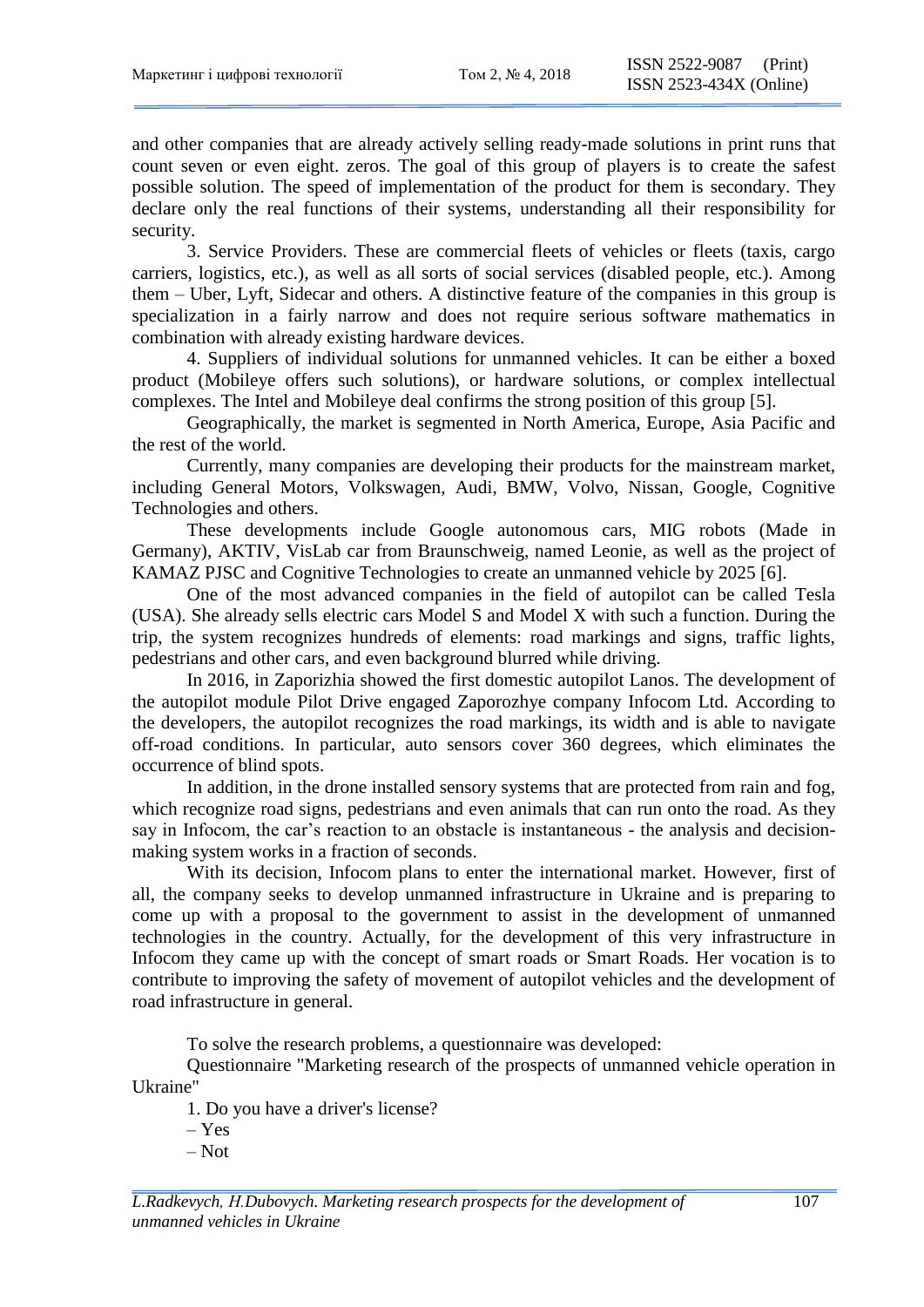2. Do you know the technology of unmanned auto control?

– Yes

– Not

3. Will you feel safe driving an unmanned vehicle?

– Absolutely not safe

– Not safe

– Difficult to answer

– Safe

– Totally safe

4. What attracts you most in an unmanned vehicle?

– Security

– Ability to do another thing

– Other

5. What scares you the most in unmanned cars?

– Possibility of technical failure in work

– Impossibility to influence the situation

– The possibility of hacker hacking

6. If you had a chance today to use an unmanned car, what would you do?

– Would definitely try. Everything new is interesting to me

– Rather, yes. New a little alarming, but the interest is stronger.

– Difficult to answer

– Probably not. There is uncertainty that the technology has not yet been tested to the

end.

– Definitely not. In the drone sit only suicide

7. Do you think that autonomous cars will be useful to society?

– Yes

– Not

8. Do you think that with the advent of unmanned vehicles the number of accidents will decrease?

– Yes

– Not

9. Are you familiar with the Ukrainian development - Pilotdrive autopilot module?

– Yes

– Not

10. Do you believe that Ukraine will be able to become one of the leaders in the world market for unmanned technology?

– Yes

– Not

11. What can you call the main problem in the implementation of unmanned control technology in Ukraine?

12. Age  $-18-25$  $-25-30$  $-30-40$  $-40-50$ – more than 50 13. Gender – Female – Male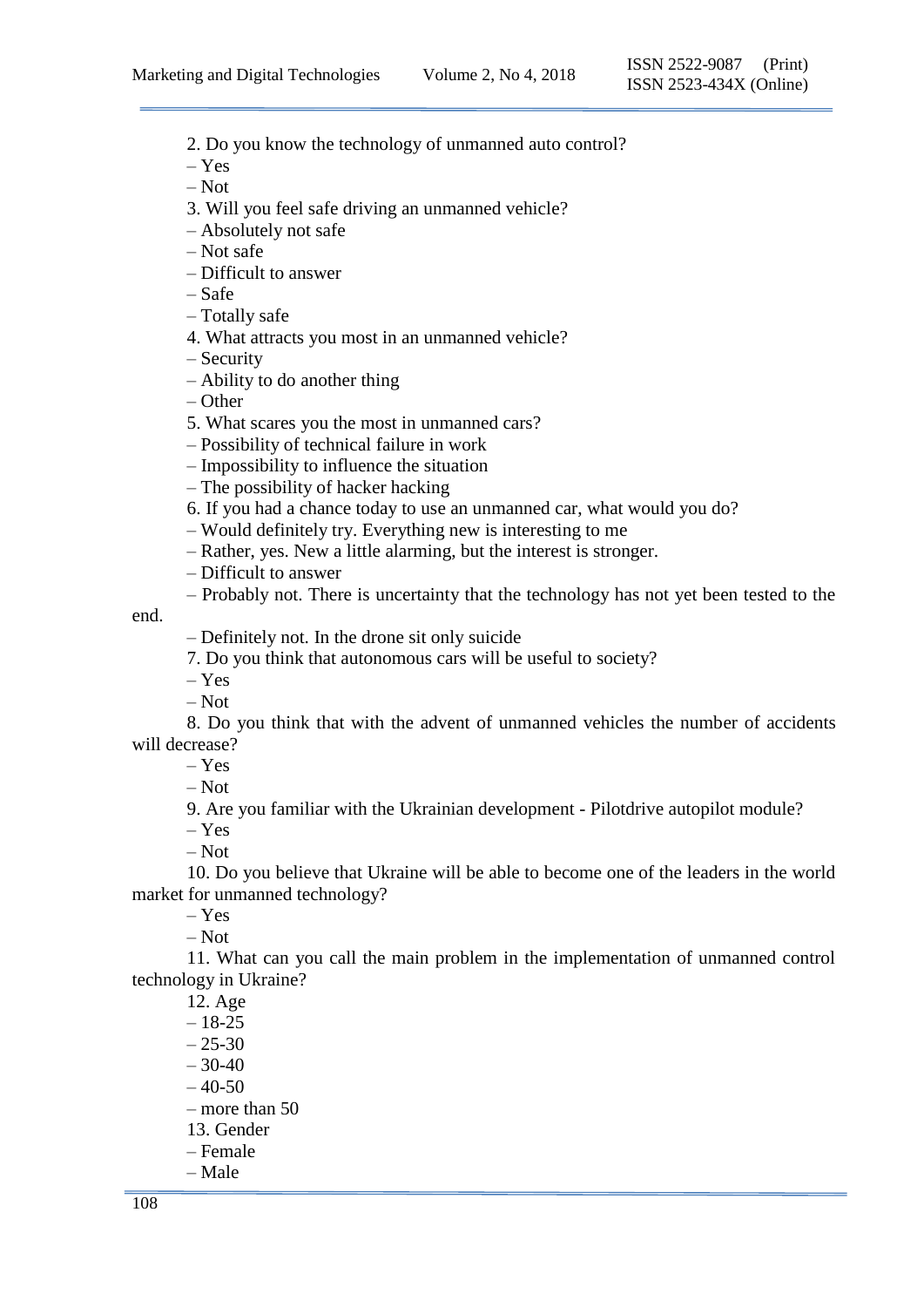To obtain a representative sample and 95% accuracy of the results, it would be advisable to interview at least 400 respondents selected from the database using special software. For the lack of such an opportunity, 43 respondents selected by the researcher were interviewed. Therefore, the resulting sample is non-representative and deterministic. Its volume is 43 respondents. The survey was conducted on the Internet through Google form.

To perform the first task, an analysis of Internet sources and the work of modern researchers was carried out.

To solve the second task, the respondents were asked a set of questions (3, 4, 6, 7, 8).

To reveal the solution of the third problem, questions 5, 11 were asked.

To identify the relationship between age and attitudes towards innovation, question number 12 was added.

To study the attitude of the population to the Ukrainian development questions 11, 10, 9 were asked.

Processing of survey data was carried out using software such as IBM SPSS Statistics 21 and Google forms. Consider each question separately.

Question 1. Do you have a driver's license?



Based on the chart, we see that the majority of respondents have a driver's license.

Question 2. Familiarity with technology



From this chart, we can conclude that most of the respondents are familiar with the technology of unmanned auto control.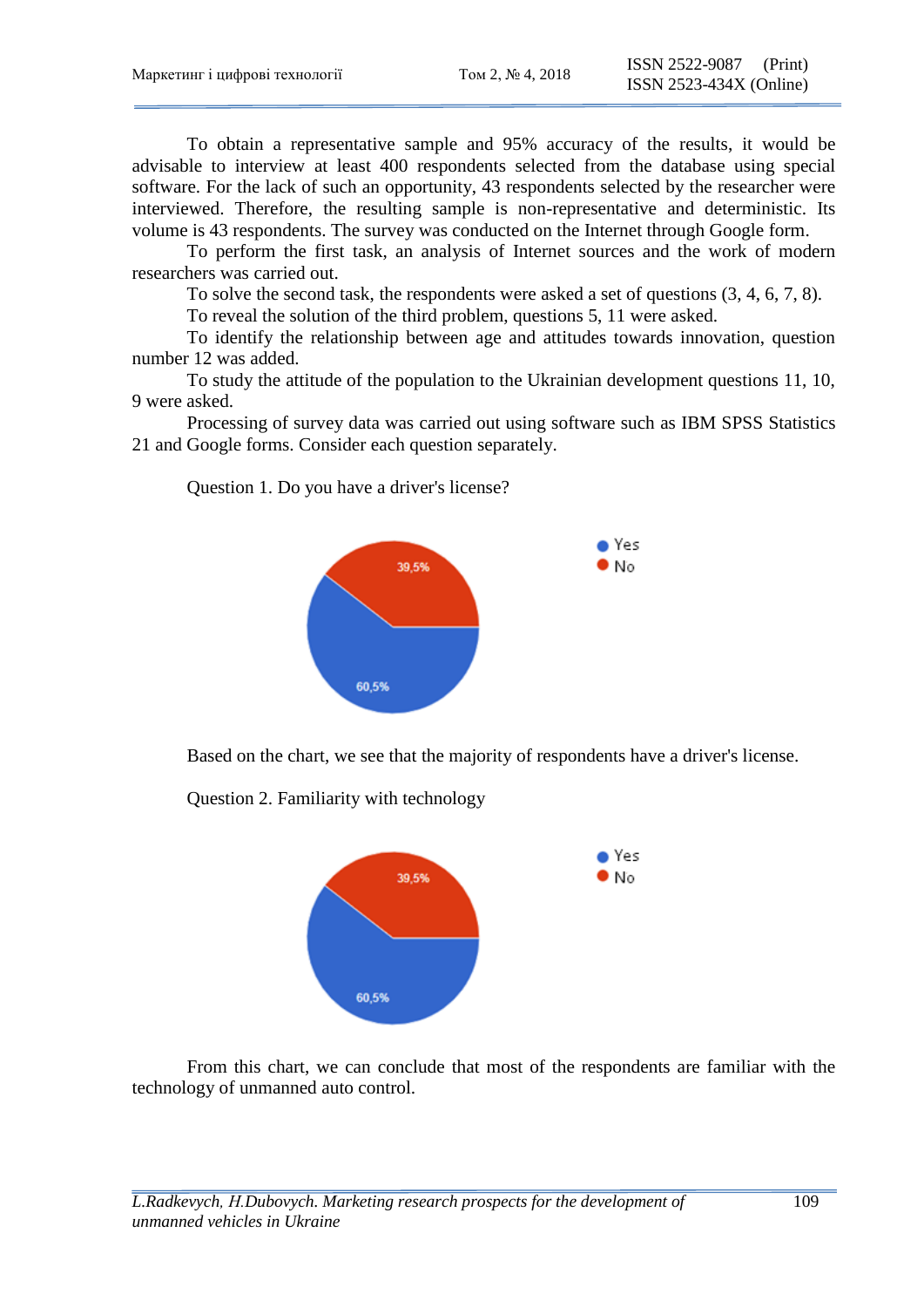Question 3. Will you feel safe driving an unmanned vehicle?



Almost half of the respondents surveyed found it difficult to answer. About 30% would safely feel in an unmanned car.



Question 4. What most attracts you in an unmanned vehicle?

More than 70% are attracted by the opportunity to engage in driving an autonomous car with their own business.



Question 5. What scares you most in unmanned cars?

About half of respondents fear the possibility of technical failure in work.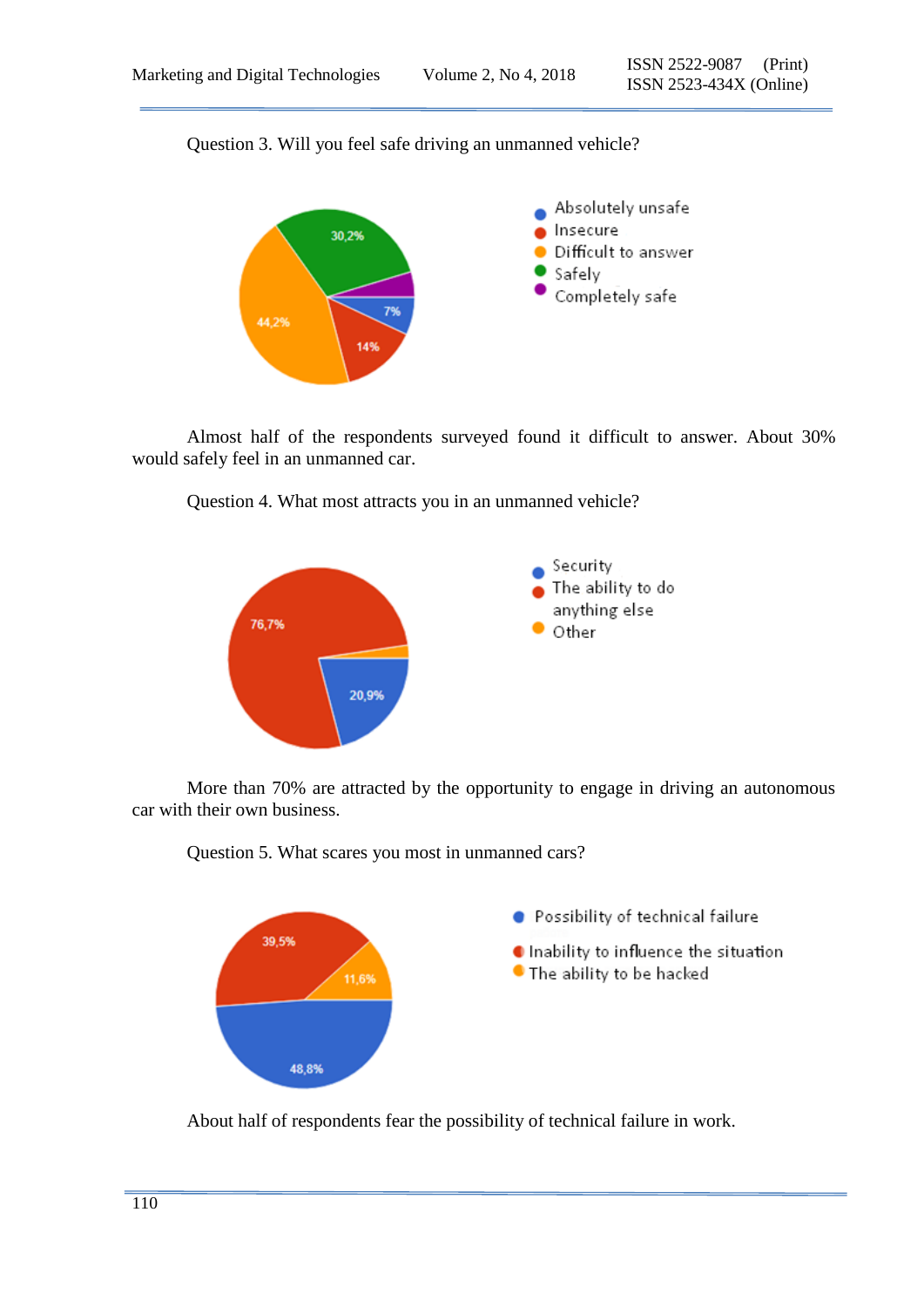Question 6. If you had the chance to use an unmanned vehicle today, what would you do?



Based on the diagram, we see that most of the respondents would like to try autonomous control.

Question 7. Do you think that autonomous cars will be useful to society?



It follows from this diagram that 79% of respondents consider unmanned cars useful.

Question 8. Do you think that with the advent of unmanned vehicles the number of accidents will decrease?



It can be seen that almost the same number of respondents believe that the number of accidents will decrease after the introduction of unmanned vehicles. Thus, hypothesis 1 is not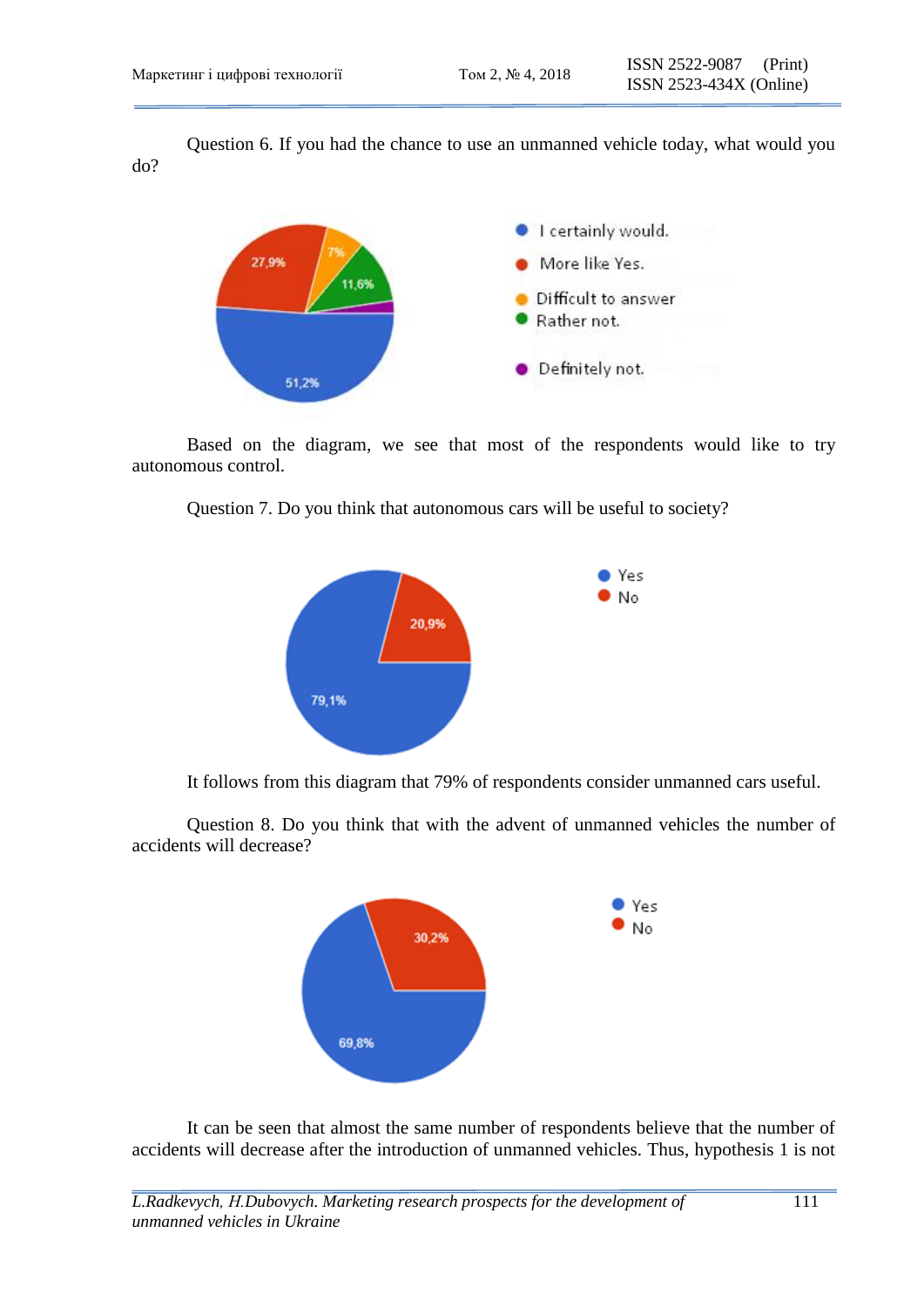confirmed – respondents do not believe that a car without driver participation will be more likely to get into accidents.

Question 9. Are you familiar with the Ukrainian development – Pilotdrive autopilot module?



Only 2 respondents from 43 heard about the Ukrainian development.

Question 10. Do you believe that Ukraine can become one of the leaders in the world market for unmanned technology?



Less than 25% of respondents believe that Ukraine will be able to become the market leader in unmanned vehicles.

Question 11. The question was open, aimed at identifying the main problems hindering the development and implementation of unmanned vehicles in Ukraine.

In general, respondents identified the following problems:

– Low level of technical development.

- Low level of driving culture.
- Insufficiency of financing.
- The quality of roads (including the absence of normal marking).
- Political problems (corruption, bureaucracy).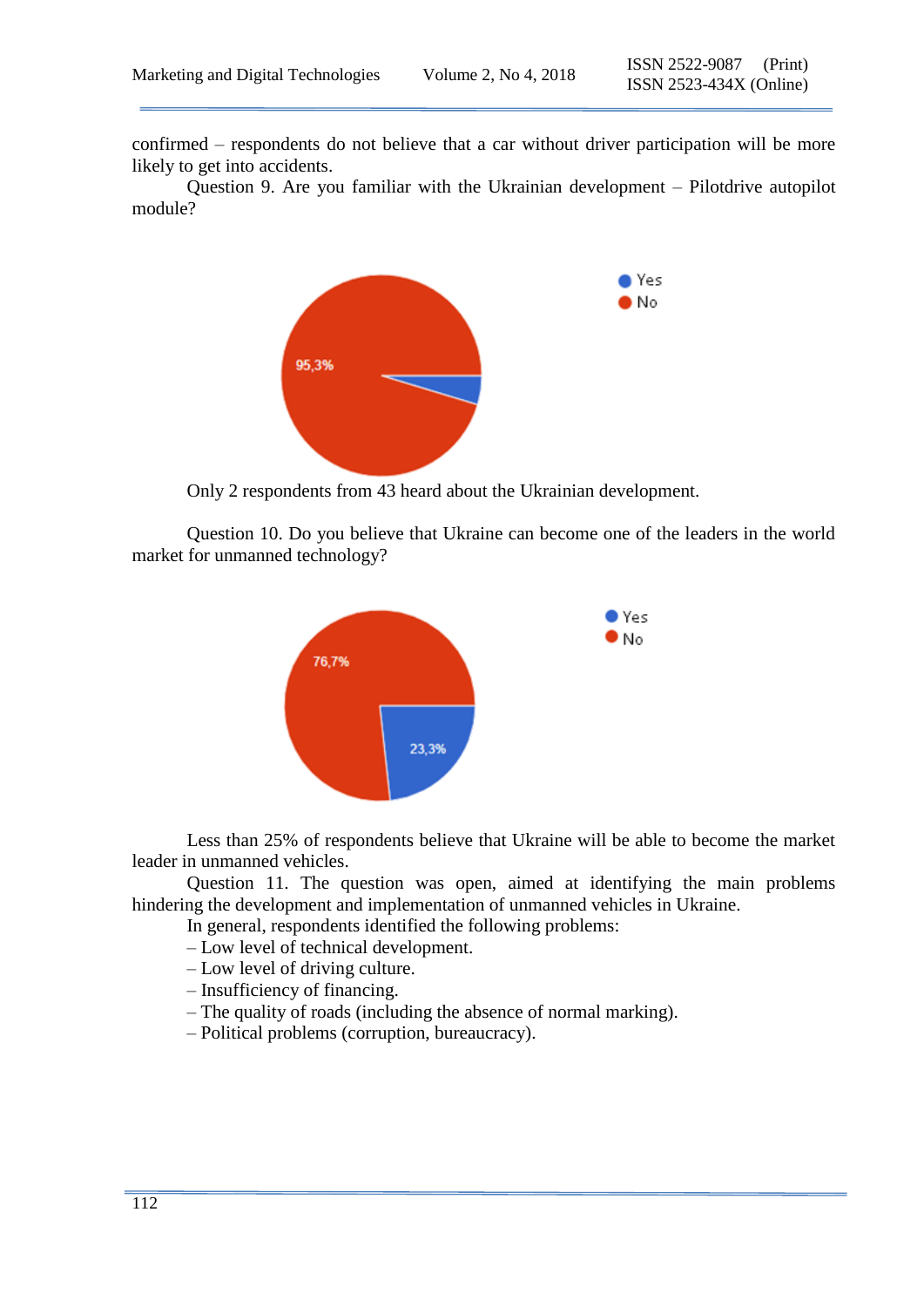

Question 12. Determination of the age structure of respondents.

Most of the respondents were people aged 18 to 25 years.



Question 13. Determination of the gender structure of respondents.

60% of respondents are men.

The next step was to use the SPSS program to analyze the responses of respondents, and to identify the influence of factors.

Using the contingency table, we will try to establish a connection between the age and the attitude to the safety level of the technology (questions 3, 12)

|                     | Observations |        |         |      |       |        |
|---------------------|--------------|--------|---------|------|-------|--------|
|                     | Valid        |        | Missing |      | Total |        |
|                     | Ν            | %      |         | %    | Ν     | %      |
| Age* Driving safely | 43           | 100,0% |         | 0.0% | 43    | 100.0% |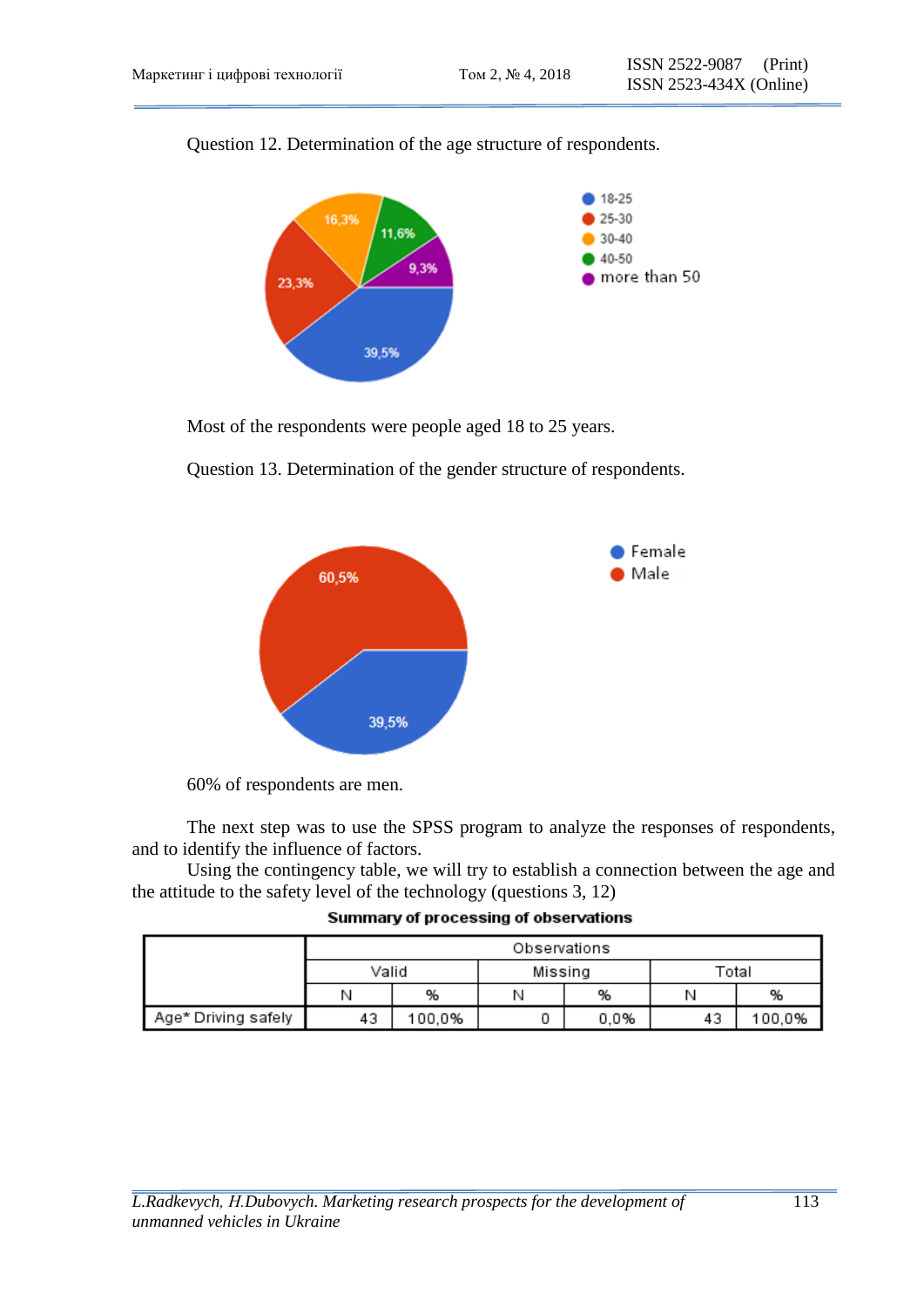| Частота |              |                |        |           |      |              |       |  |  |
|---------|--------------|----------------|--------|-----------|------|--------------|-------|--|--|
|         |              |                | Safely |           |      |              |       |  |  |
|         |              | Totally unsafe | unsafe | undecided | safe | Totally safe | Total |  |  |
| Age     | 18-25        | 0              | 3      | 9         | 5    |              | 17    |  |  |
|         | 25-30        | 2              | 2      | 2         | 3    |              | 10    |  |  |
|         | $30 - 40$    |                |        | 3         | 2    | 0            |       |  |  |
|         | 40-50        | 0              | 0      | 3         | э    |              | 5     |  |  |
|         | more than 50 | 0              | 0      | 3         | 0    |              |       |  |  |
| Total   |              | 3              | 6      | 20        | 12   |              | 43    |  |  |

### Conjugacy table Age \* Safely

From the contingency table, we see that respondents aged 18–25 consider unmanned vehicles safe.

Next, we need to find out whether the gender of the respondents affects the desire to use the technology. For this, the data obtained were entered into the SPSS program using univariate analysis of variance.

|                        | Observations |        |         |      |          |        |
|------------------------|--------------|--------|---------|------|----------|--------|
|                        | Valid        |        | UnValid |      | Итого    |        |
|                        |              | %      |         | %    |          | %      |
| Gender * Chance to use | 43           | 100,0% |         | 0.0% | רי<br>43 | 100,0% |

#### Summary of processing of observations

#### Contingency table Gender \* the Chance to use

Частота

|        |     | Chance to use      |     |           |    |                |       |
|--------|-----|--------------------|-----|-----------|----|----------------|-------|
|        |     | Absolutelly<br>ves | yes | Dont know | no | Absolutelly no | Итого |
| Gender | Yes |                    |     |           | 2  | 0              | 18    |
|        | No  | 16                 | 5   | 0         | 3  |                | 25    |
| Total  |     | 23                 | 12  | o         | 5  |                | 43    |

It can be concluded that the gender of the respondents does not affect the attitude towards technology. The hypothesis is not confirmed.

Also, let us analyze whether familiarity with the technology affects the desire to use it with the help of the contingency table:

We see that the familiarity of the respondents with the technology does not affect the desire to use it.

Using the t-test analysis for independent samples, we will analyze whether the presence of a driver's license affects the opinion that with the introduction of drones, the number of accidents will decrease.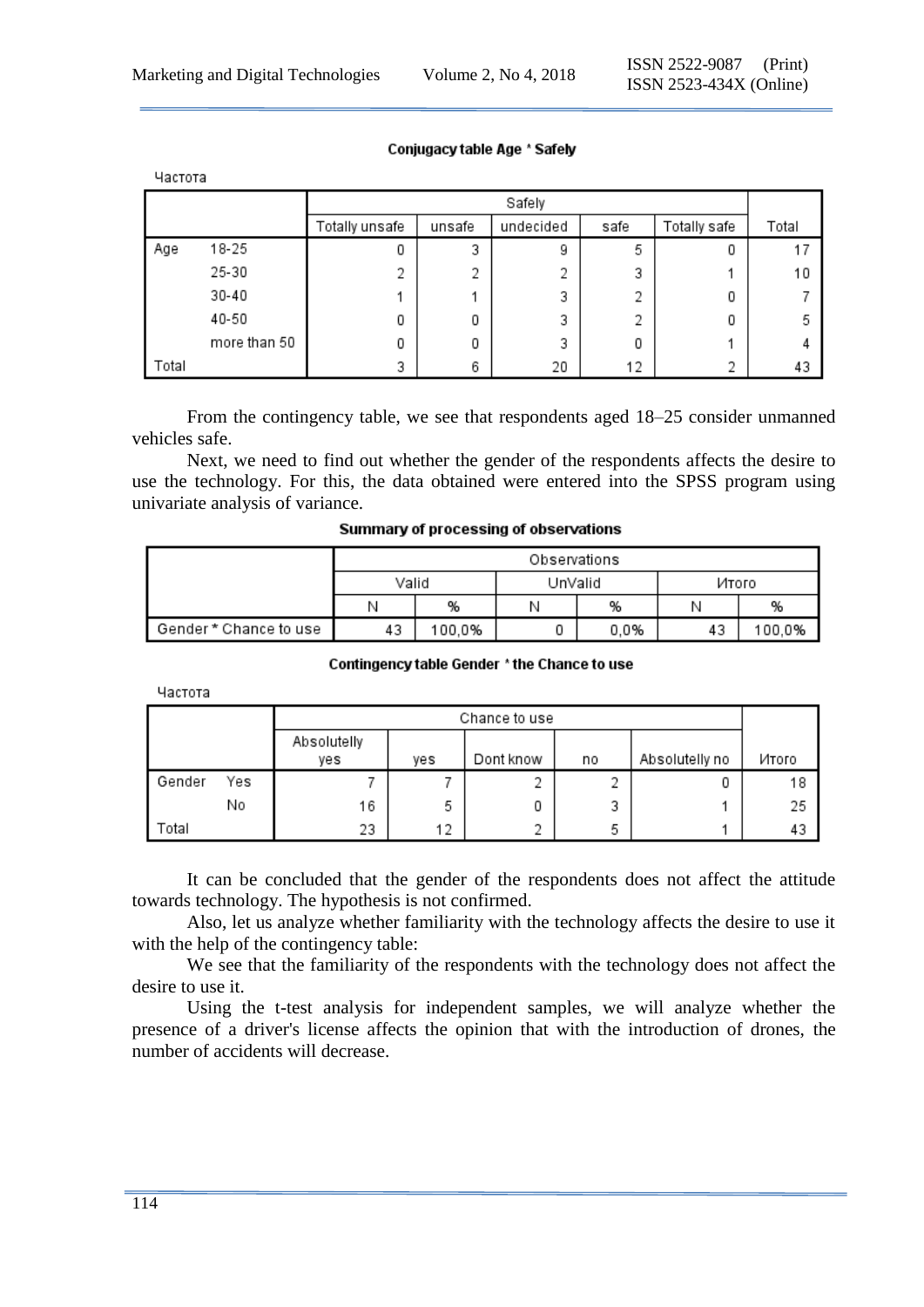ı

Significance higher than 0.05, which means people with driving license and experience do not believe that unmanned vehicles can affect the reduction of road accident on the roads.

|                          | Cluster |      |
|--------------------------|---------|------|
|                          |         |      |
| Driving safely           | 2.96    | 3.33 |
| Chance to take advantage | 1.86    | 1.67 |
| Age                      | 1.54    | 1.87 |
| Attracts in the car      | 1.75    | 1.93 |
| Scary in a car           | 1.42    | 3.87 |

|  | The final cluster centers |
|--|---------------------------|
|  |                           |

After that we build cluster analysis and dendrogram by the Ward method.

Based on the results obtained, the respondents can be divided into two clusters:

Skeptics are wary of drones, perhaps they believe that technologies are not fully understood and may be dangerous to humans. Not sure if they would use autonomous control in the near future. Most of all it scares the possibility of technical failures in work, it attracts – the convenience and comfort in the car. People under the age of 30 years.

Enthusiasts – not afraid to try everything new, without hesitation would take advantage of autonomous cars. They are considered to be completely safe and useful to society. People over 30 years old.

We use factor analysis with the rotation of elements using the Varimaks method:

We can distinguish the following factors affecting the responses of respondents:

– The main safety in the car (high marks for questions 1.2 and low for 3.4).

– More attention to personal comfort (high scores for question 3, low at 1 and average for 2).

**Conclusions from this research and prospects for further developments in this area**A huge ecosystem of dozens of companies of different types is forming around selfmanaged cars that will create a multi-billion dollar market for the already familiar movement in personal vehicles. Most foreign automakers and technology companies are working and field testing. Bulk self-driving cars may in some countries face serious legal barriers to regulators that can push back the spread of autonomous driving for up to 2-3 years after the technology is actually ready. In addition, the implementation will contain a number of technological, legal, informational and consumer risks. Ukrainian manufacturers are not yet able to compete with world leaders, at the moment there is only one Ukrainian development.

– In view of the insufficient level of development, the population does not yet have a sufficient level of confidence in innovation. There are doubts about the reliability of the technology.

– The consequence of the emergence of unmanned vehicles will be a huge change in society, akin to the fact that occurred with the advent of personal computers, the Internet, ubiquitous communications and smartphones. People will have a lot of extra time, reduce the level of stress, new career opportunities will appear, the demand for parking will significantly decrease, which will make room in cities for some other services. In the future, with people moving from driving to driving, cars will become the most important device generating mobile data. Autonomous machines and technologies of "smart cities" will gradually change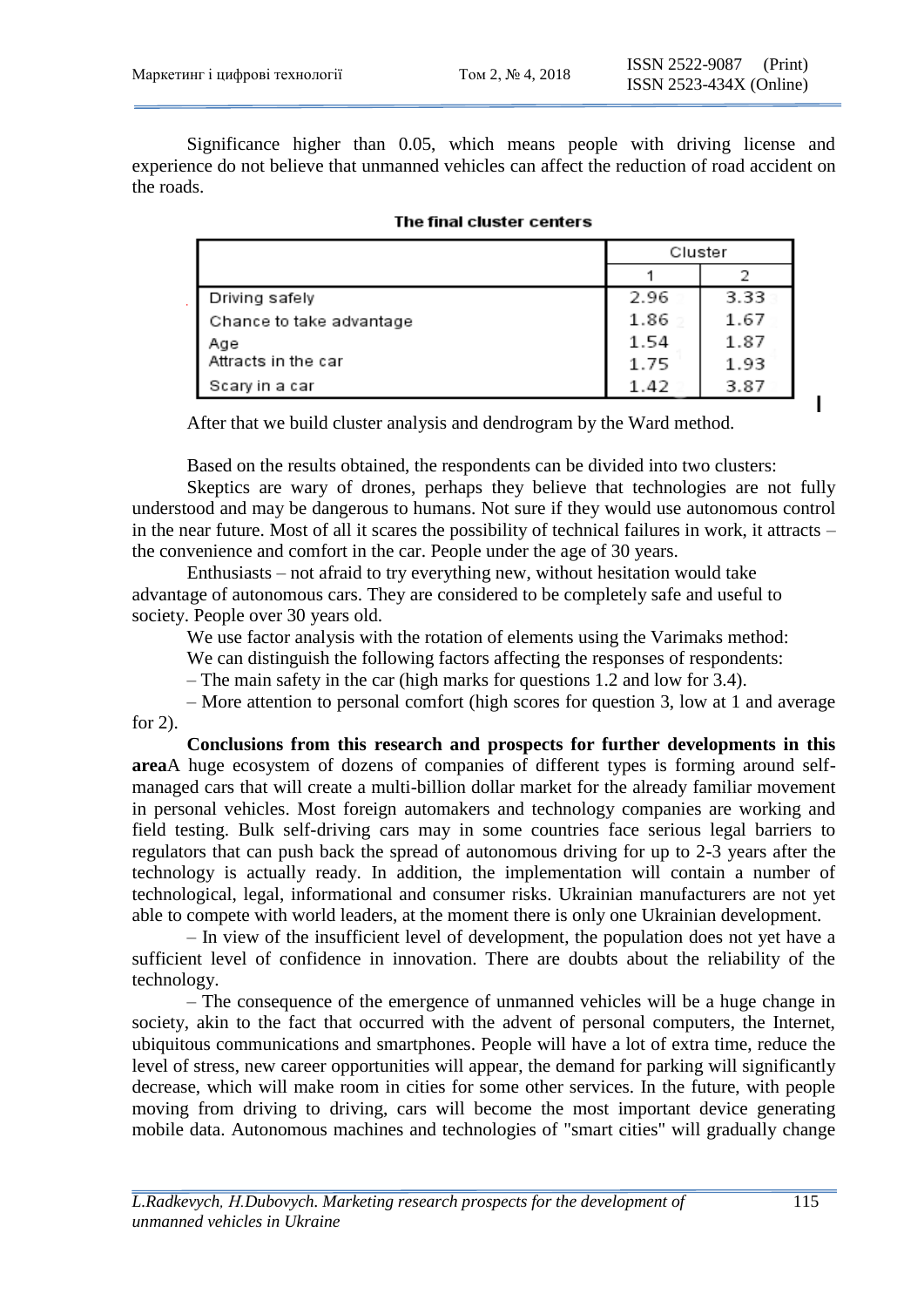entire industries, will give rise to the emergence of new industries. However, for all this to become real and affordable, it is necessary to carry out changes in the infrastructure of cities.

– Based on the answers to the open question of the questionnaire, for many, the car manufacturer matters. Respondents preferred the well-known foreign manufacturers, who have long been "heard". For Ukrainian developments are skeptical. The relationship between gender / age / driving experience and attitudes towards technology has not been identified.

– Only 2 respondents from the respondents knew about the presence of the Ukrainian development. This indicates a low level of public awareness about domestic research.

– In order to increase confidence in the technology of autonomous control, it is necessary, first of all, to raise the level of awareness of the population about the possibilities of innovation by developing various measures. Also, it is necessary to improve the attitude of the population to the Ukrainian developments.

Based on the open answers of the respondents, we can say that the greatest changes should occur in the organizational plan:

1. Creating a legislative framework.

2. Improving road infrastructure: replacing road signs and traffic lights with new ones, improving road quality and marking.

3. Increased funding and support from the state towards Ukrainian developers.

Also, the following hypotheses were confirmed during the study:

– users are most afraid of the inability to influence the situation.

– Respondents have an idea of the work of technology management without human intervention.

– confidence in the development of Ukrainian production at a low level.

– Denied:

– consumers believe that a car without driver participation will be more likely to get into accidents;

– The gender of the respondents affects attitudes towards drones.

– unmanned cars attract more people under 30;

– The older generation is not ready for the emergence of autonomous vehicles on the roads.

According to the results of cluster analysis, the respondents were divided into skeptics and enthusiasts. Also, 2 factors influencing the answers were highlighted: the main safety in cars, more attention to personal comfort.

1. Stewart, K., & Williams, M. (2005). Researching online populations: the use of online focus groups for social research. *Qualitative Research, 5,395–416.*

2. James, N., & Busher, H. (2006). Credibility, authenticity and voice: dilemmas in online interviewing. *Qualitative Research, 6.*

3. Global Market Research 2016. (2016). *An ESOMAR Industry Report in cooperation with BDO Accountant & Advisiors*. Publisher by ESOMAR, Amsterdam, The Netherlands, 158.

4. Official Website SAE Internation. *www.sae.org* Retrieved from: https://www.sae.org.

5. Official Website 2035.media. *www.2035.media* Retrieved from: <http://2035.media/2017/04/06/> mediadigest-cars.

6. Official Website Kommersant. *www.kommersant.ru* Retrieved from: [https://www.kommersant.](https://www.kommersant/) ru/doc/3213682.

7. Official Website RGRU. *www.rg.ru* Retrieved from: https://rg.ru/2016/09/21/kak-bespilotnyeavtomobili-budut-reshat-voprosy-zhizni-i-smerti.html.

8. Official Website Autocentre. *www.autocentre.ua* Retrieved from: [https://www.autocentre.](https://www.autocentre/) ua/avtopravo/dorogi/bespilotnie-avto-chto-budet-esli-oni-poyavyatsya-v-ukraine-314466.html.